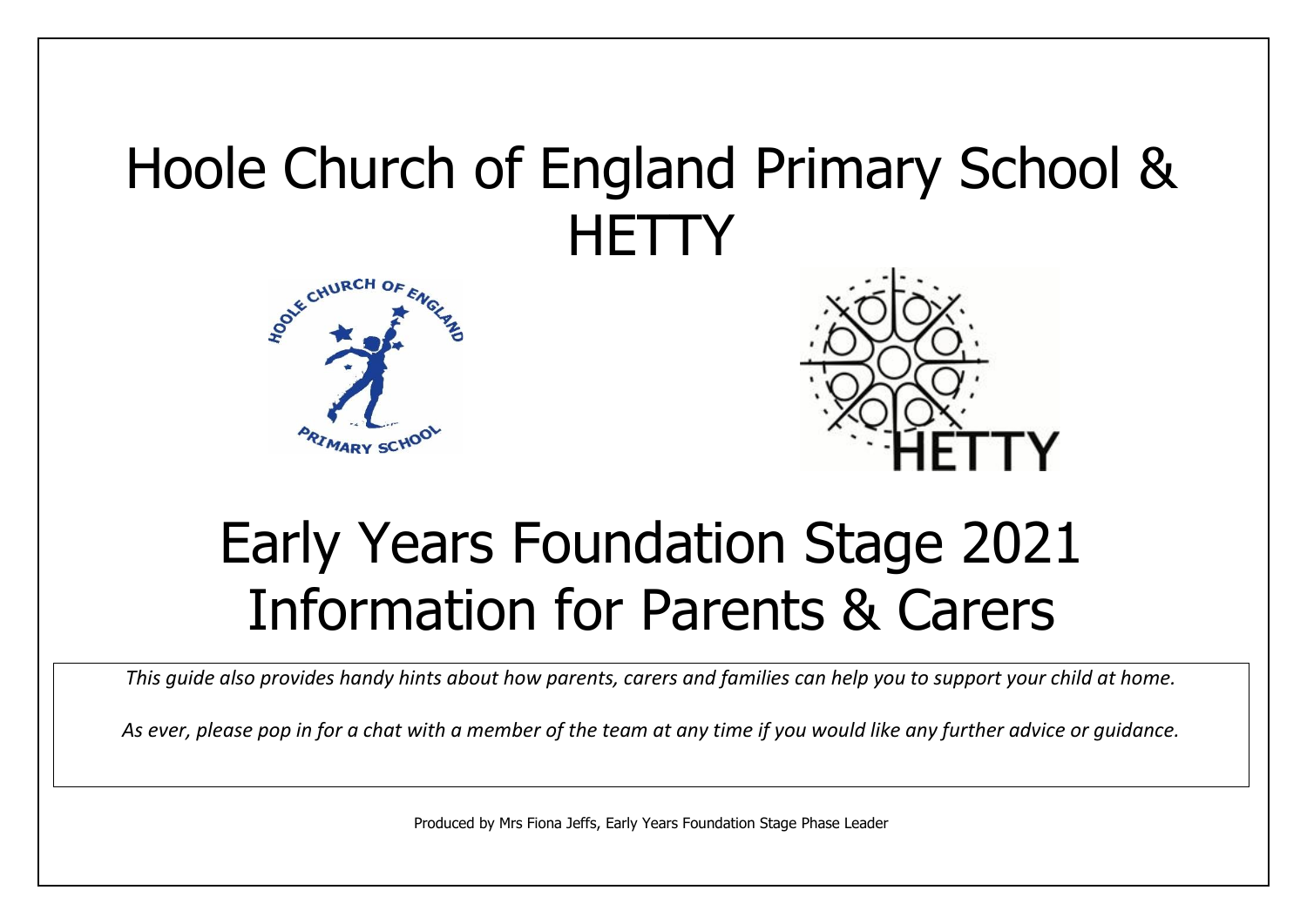During Pre-School and Reception, we look to develop the following:

| <b>Characteristics of Effective</b>                               |                                                              |                                                   |                                                |
|-------------------------------------------------------------------|--------------------------------------------------------------|---------------------------------------------------|------------------------------------------------|
| <b>Learning</b>                                                   |                                                              |                                                   |                                                |
| Playing and exploring $-$ engagement<br>Finding out and exploring | <b>Active learning -</b><br><b>motivation</b> Being involved |                                                   | Creating and thinking critically -<br>thinking |
| Playing with what they<br>know                                    | and concentrating Keeping<br>trying                          |                                                   | Having their own<br>ideas Making links         |
| Being willing to 'have a go'                                      | Enjoying achieving what they set out to<br>do                |                                                   | Choosing ways to do things                     |
| <b>Area of Learning &amp; Development</b>                         |                                                              | <b>Aspect</b>                                     |                                                |
| <b>Prime Areas</b>                                                |                                                              |                                                   |                                                |
| <b>Personal, Social &amp; Emotional</b>                           |                                                              | <b>Self Regulation</b>                            |                                                |
|                                                                   |                                                              | <b>Managing Self</b>                              |                                                |
|                                                                   |                                                              | <b>Building Relationships</b>                     |                                                |
| <b>Physical Development</b>                                       |                                                              | <b>Gross Motor Skills</b>                         |                                                |
|                                                                   |                                                              | <b>Fine Motor Skills</b>                          |                                                |
| <b>Communication &amp; Language</b>                               |                                                              | Listening, Attention and<br>Understanding         |                                                |
|                                                                   |                                                              | Speaking                                          |                                                |
| <b>Specific Areas</b>                                             |                                                              |                                                   |                                                |
| <b>Literacy</b>                                                   |                                                              | Comprehension                                     |                                                |
|                                                                   |                                                              | <b>Word Reading</b>                               |                                                |
|                                                                   |                                                              | Writing                                           |                                                |
| <b>Mathematics</b>                                                |                                                              | <b>Number</b>                                     |                                                |
|                                                                   |                                                              | <b>Numerical Pattern</b>                          |                                                |
| <b>Understanding the World</b>                                    |                                                              | Past and Present<br>People, Culture and Community |                                                |
|                                                                   |                                                              | The Natural World                                 |                                                |
|                                                                   |                                                              | Creating with Materials                           |                                                |
| <b>Expressive Arts &amp; Design</b>                               |                                                              |                                                   |                                                |

Being Imaginative and Expressive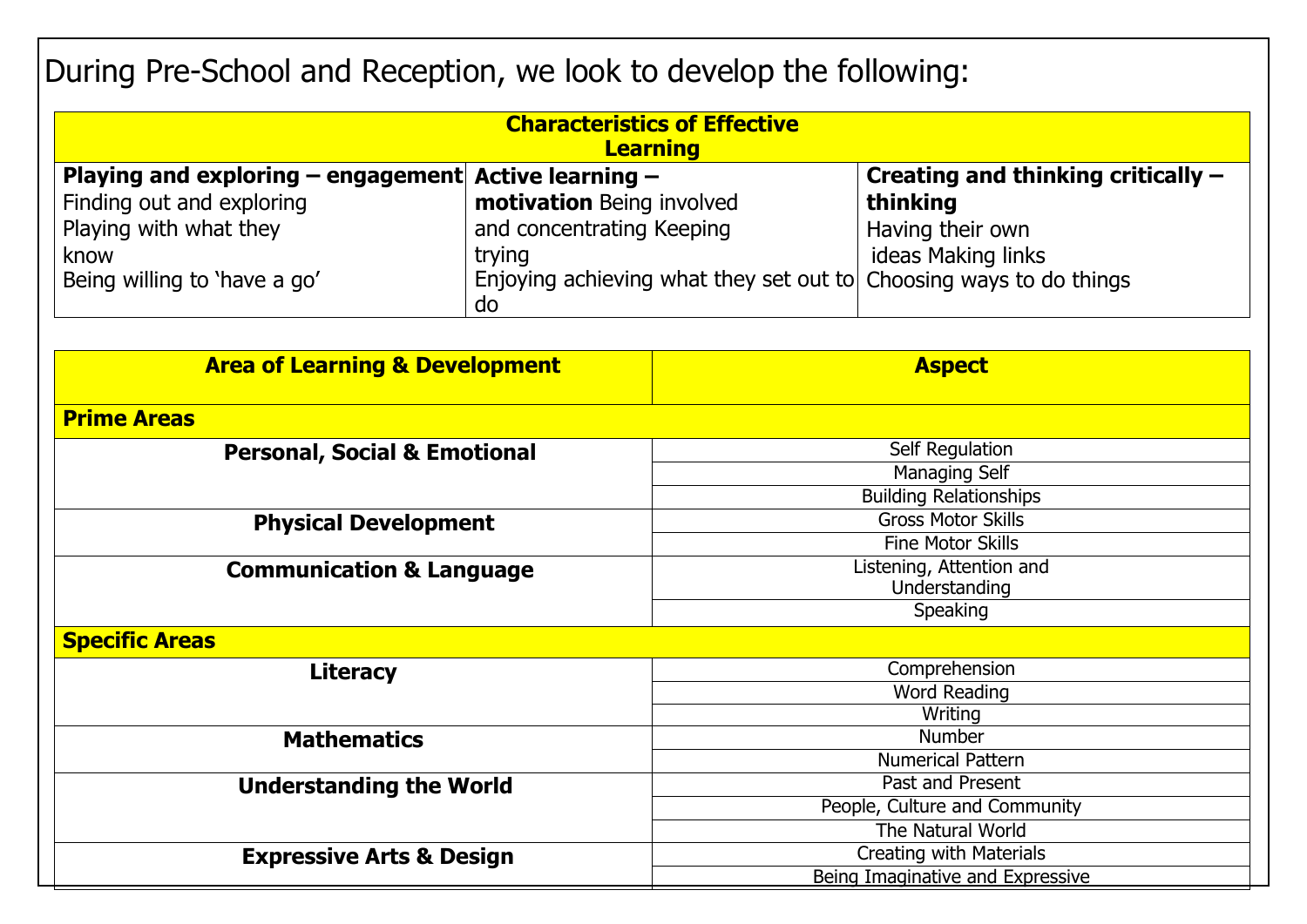# **Prime Areas of Learning**

# Personal, Social and Emotional Development

#### **3 and 4 years olds attending Pre-School will be learning to:**

- Select and use activities and resources, with help when needed. This helps them to achieve a goal they have chosen, or one which is suggested to them.
- Develop their sense of responsibility and membership of a community.
- Become more outgoing with unfamiliar people, in the safe context of their setting. Show more confidence in new social situations.
- Play with one or more other children, extending and elaborating play ideas. Find solutions to conflicts and rivalries. For example, accepting that not everyone can be Spider-Man in the game, and suggesting other ideas.
- Increasingly follow rules, understanding why they are important. Remember rules without needing an adult to remind them
- Develop appropriate ways of being assertive. Talk with others to solve conflicts.
- Talk about their feelings using words like 'happy', 'sad', 'angry' or 'worried'.
- Understand gradually how others might be feeling.

- See themselves as a valuable individual.
- Build constructive and respectful relationships
- Express their feelings and consider the feelings of others.
- Show resilience and perseverance in the face of challenge.
- Identify and moderate their own feelings socially and emotionally.
- Think about the perspectives of others
- Manage their own needs.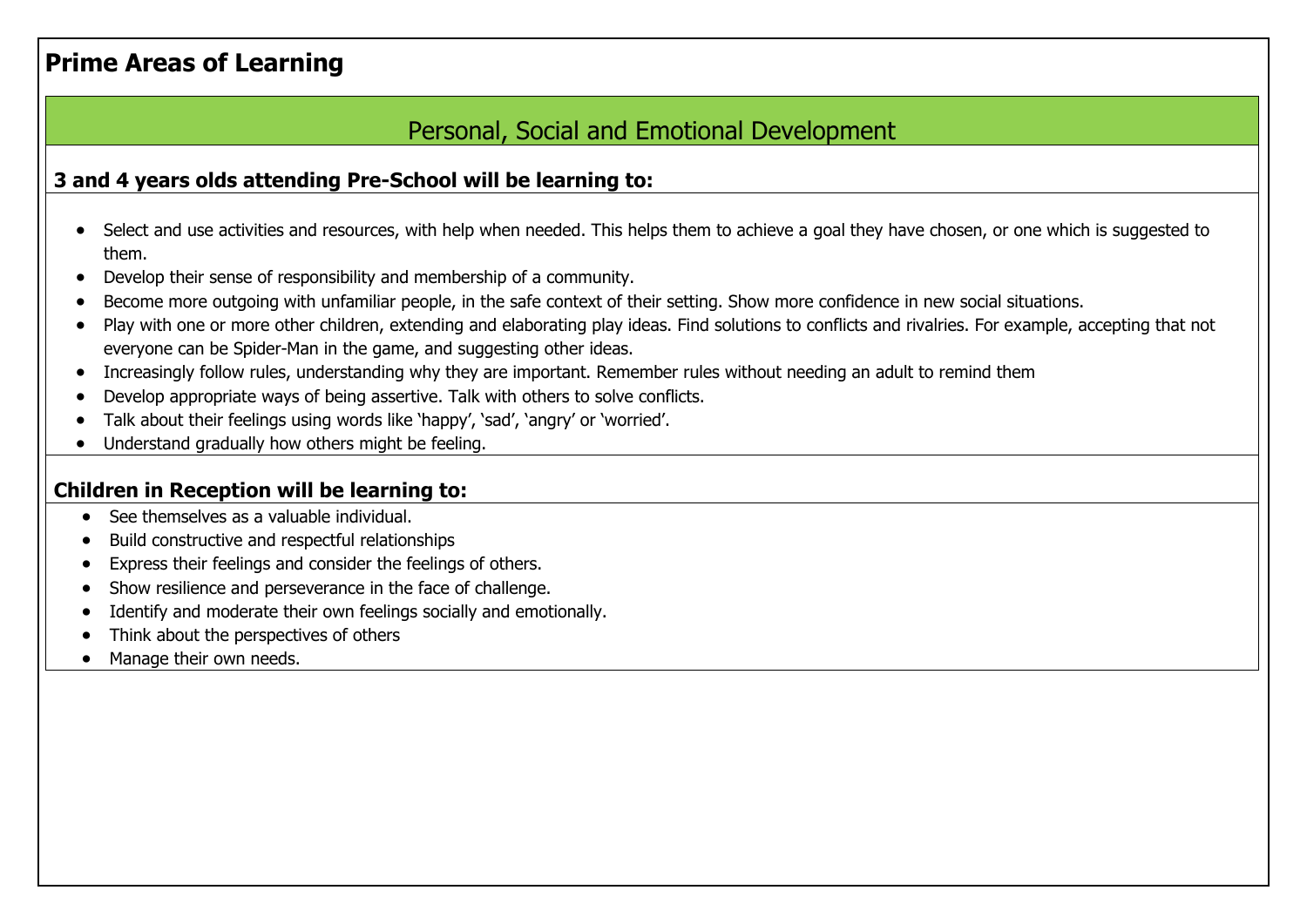# Physical Development

#### **3 and 4 years olds attending Pre-School will be learning to:**

- Continue to develop their movement, balancing, riding (scooters, trikes and bikes) and ball skills. Go up steps and stairs, or climb up apparatus, using alternate feet. Skip, hop, stand on one leg and hold a pose for a game like musical statues. Use large-muscle movements to wave flags and streamers, paint and make marks.
- Start taking part in some group activities which they make up for themselves, or in teams. Increasingly be able to use and remember sequences and patterns of movements which are related to music and rhythm.
- Match their developing physical skills to tasks and activities in the setting. For example, they decide whether to crawl, walk or run across a plank, depending on its length and width.
- Choose the right resources to carry out their own plan. For example, choosing a spade to enlarge a small hole they dug with a trowel. Collaborate with others to manage large items, such as moving a long plank safely, carrying large hollow blocks.
- Use one-handed tools and equipment, for example, making snips in paper with scissors. Use a comfortable grip with good control when holding pens and pencils. Start eating independently and learning how to use a knife and fork. Show a preference for a dominant hand.
- Be increasingly independent as they get dressed and undressed, for example, putting coats on and doing up zips.
- Be increasingly independent in meeting their own care needs, e.g. brushing teeth, using the toilet, washing and drying their hands thoroughly. Make healthy choices about food, drink, activity and toothbrushing.

#### **Children in Reception will be learning to:**

- Revise and refine the fundamental movement skills they have already acquired: rolling crawling walking jumping running hopping skipping climbing
- Progress towards a more fluent style of moving, with developing control and grace.
- Develop the overall body strength, co-ordination, balance and agility needed to engage successfully with future physical education sessions and other physical disciplines including dance, gymnastics, sport and swimming
- Develop their small motor skills so that they can use a range of tools competently, safely and confidently. Suggested tools: pencils for drawing and writing, paintbrushes, scissors, knives, forks and spoons.
- Use their core muscle strength to achieve a good posture when sitting at a table or sitting on the floor.
- Combine different movements with ease and fluency.
- Confidently and safely use a range of large and small apparatus indoors and outside, alone and in a group. Develop overall body-strength, balance, coordination and agility.
- Further develop and refine a range of ball skills including: throwing, catching, kicking, passing, batting, and aiming. Develop confidence, competence,

precision and accuracy when engaging in activities that involve a ball.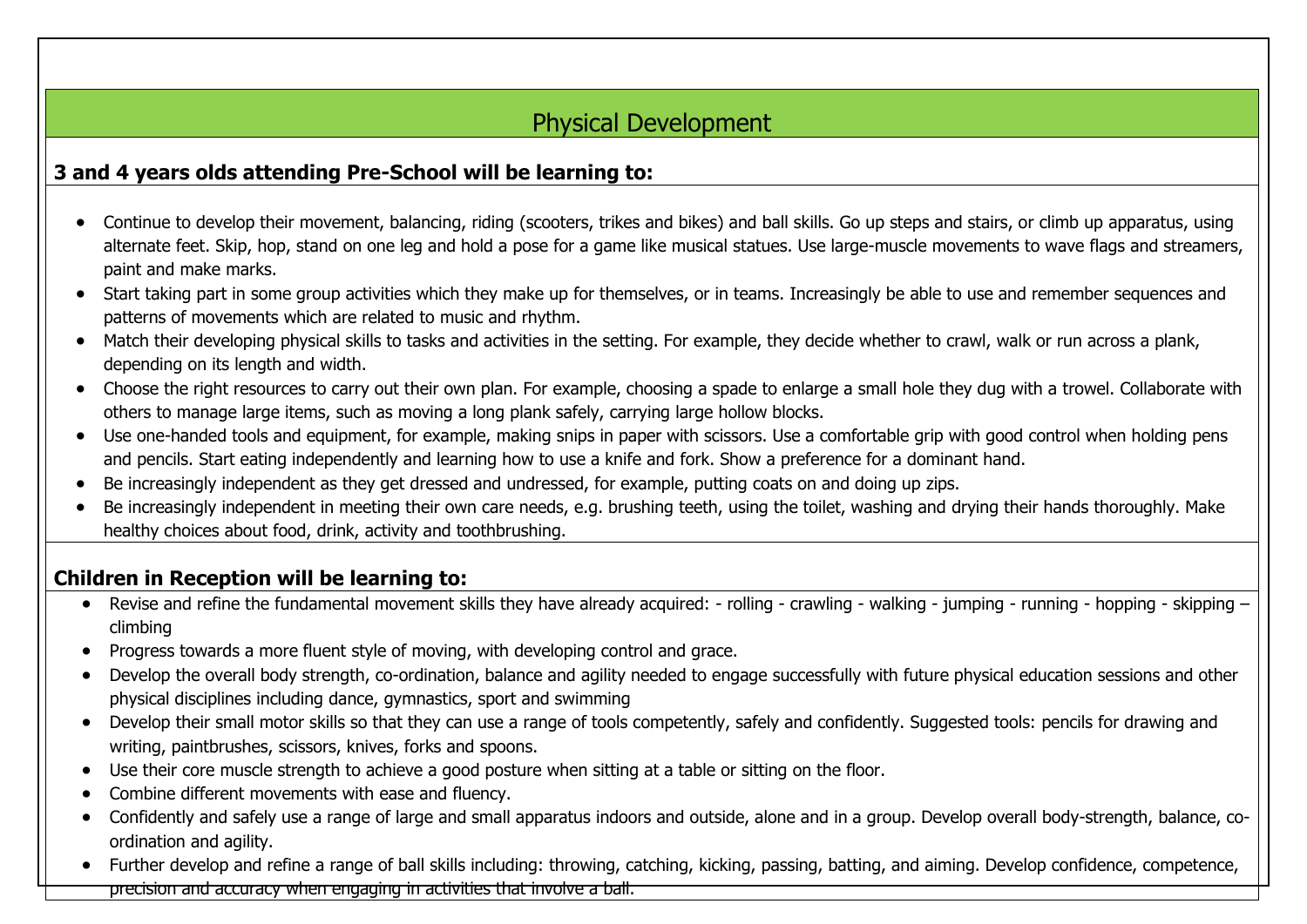- Develop the foundations of a handwriting style which is fast, accurate and efficient.
- Know and talk about the different factors that support their overall health and wellbeing: regular physical activity healthy eating toothbrushing sensible amounts of 'screen time' - having a good sleep routine - being a safe pedestrian.
- Further develop the skills they need to manage the school day successfully: lining up and queuing mealtimes personal hygiene.

### Communication and Language

#### **3 and 4 years olds attending Pre-School will be learning to:**

- Enjoy listening to longer stories and can remember much of what happens. Pay attention to more than one thing at a time, which can be difficult.
- Use a wider range of vocabulary. Understand a question or instruction that has two parts, such as: "Get your coat and wait at the door". Understand 'why' questions, like: "Why do you think the caterpillar got so fat?"
- Sing a large repertoire of songs. Know many rhymes, be able to talk about familiar books, and be able to tell a long story.
- Develop their communication, but may continue to have problems with irregular tenses and plurals, such as 'runned' for 'ran', 'swimmed' for 'swam'. Develop their pronunciation but may have problems saying: - some sounds: r, j, th, ch, and sh - multi-syllabic words such as 'pterodactyl', 'planetarium' or 'hippopotamus'.
- Use longer sentences of four to six words.
- Be able to express a point of view and to debate when they disagree with an adult or a friend, using words as well as actions. Start a conversation with an adult or a friend and continue it for many turns. Use talk to organise themselves and their play: "Let's go on a bus... you sit there... I'll be the driver."

- Understand how to listen carefully and why listening is important.
- Learn new vocabulary.
- Use new vocabulary through the day.
- Ask questions to find out more and to check they understand what has been said to them.
- Articulate their ideas and thoughts in well-formed sentences.
- Connect one idea or action to another using a range of connectives.
- Describe events in some detail.
- Use talk to help work out problems and organise thinking and activities, and to explain how things work and why they might happen.
- Develop social phrases.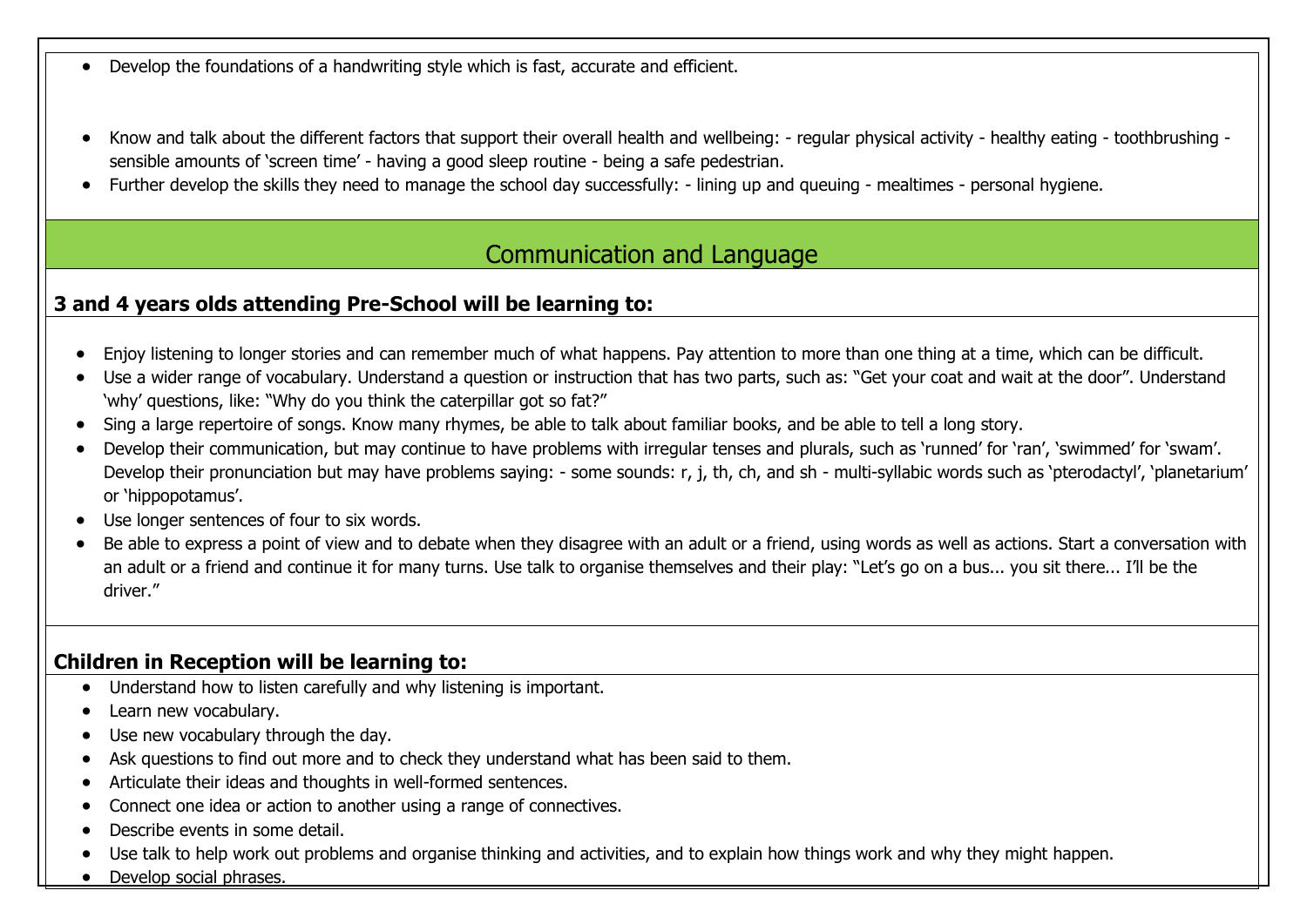- Engage in storytimes.
- Listen to and talk about stories to build familiarity and understanding.
- Retell the story, once they have developed a deep familiarity with the text; some as exact repetition and some in their own words.
- Use new vocabulary in different contexts.
- Listen carefully to rhymes and songs, paying attention to how they sound.
- Learn rhymes, poems and songs
- Engage in non-fiction books.
- Listen to and talk about selected non-fiction to develop a deep familiarity with new knowledge and vocabulary.

# Specific Areas of Learning The Literacy

#### **3 and 4 years olds attending Pre-School will be learning to:**

- Understand the five key concepts about print: print has meaning print can have different purposes we read English text from left to right and from top to bottom - the names of the different parts of a book
- Develop their phonological awareness, so that they can: spot and suggest rhymes count or clap syllables in a word recognise words with the same initial sound, such as money and mother
- Engage in extended conversations about stories, learning new vocabulary.
- Use some of their print and letter knowledge in their early writing. For example: writing a pretend shopping list that starts at the top of the page; writing 'm' for mummy. Write some or all of their name.
- Write some letters accurately

- Read individual letters by saying the sounds for them
- Blend sounds into words, so that they can read short words made up of known letter– sound correspondences
- Read some letter groups that each represent one sound and say sounds for them.
- Read a few common exception words matched to the school's phonic programme.
- Read simple phrases and sentences made up of words with known letter–sound correspondences and, where necessary, a few exception words.
- Re-read these books to build up their confidence in word reading, their fluency and their understanding and enjoyment.
- Form lower-case and capital letters correctly.
- Spell words by identifying the sounds and then writing the sound with letter/s.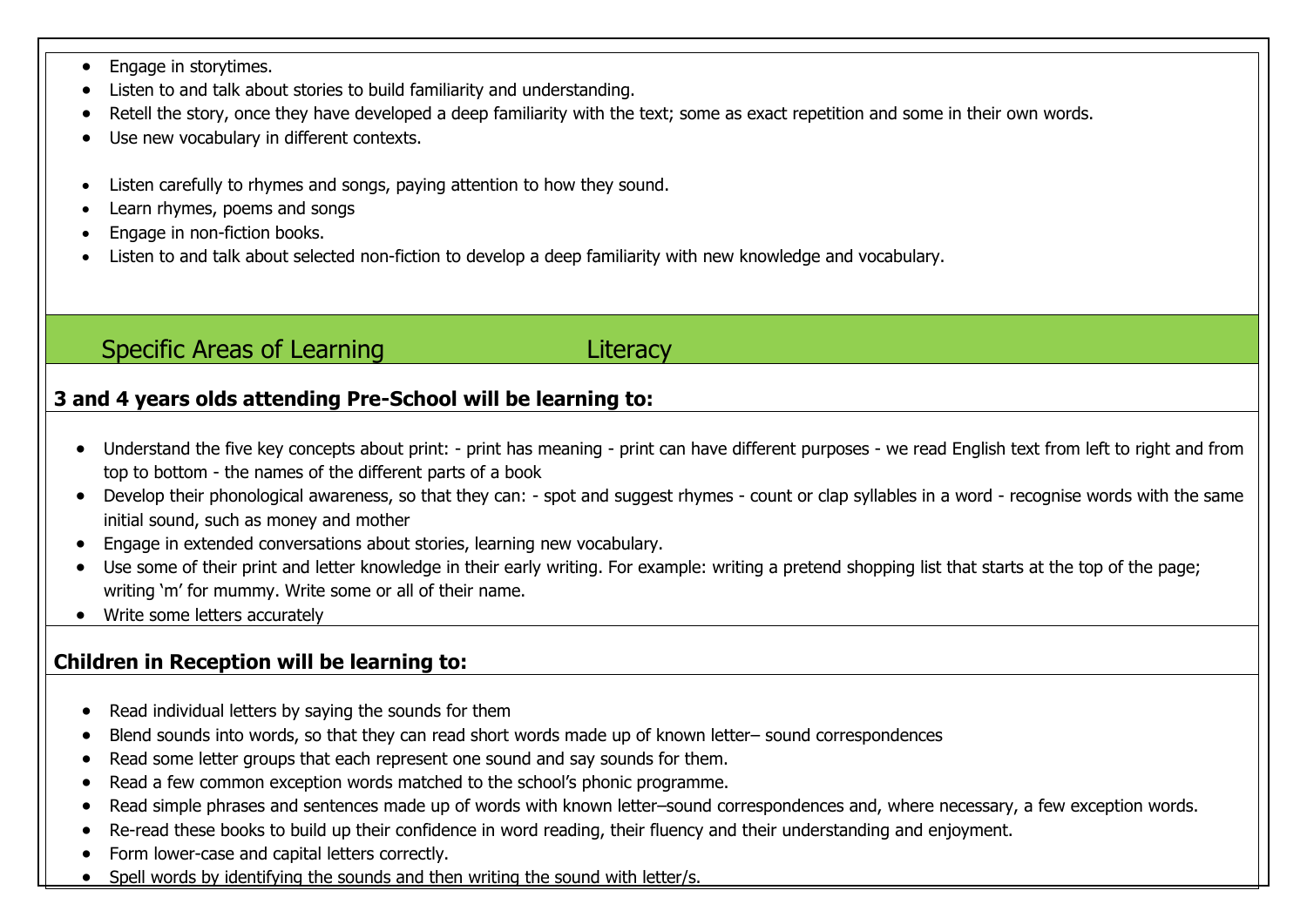Write short sentences with words with known sound-letter correspondences using a capital letter and full stop.

Re-read what they have written to check that it makes sense.

# **Mathematics**

#### **3 and 4 years olds attending Pre-School will be learning to:**

- Develop fast recognition of up to 3 objects, without having to count them individually ('subitising'). Recite numbers past 5. Say one number for each item in order: 1,2,3,4,5
- Know that the last number reached when counting a small set of objects tells you how many there are in total ('cardinal principle'). Show 'finger numbers' up to 5. Link numerals and amounts: for example, showing the right number of objects to match the numeral, up to 5.
- Experiment with their own symbols and marks as well as numerals. Solve real world mathematical problems with numbers up to 5. Compare quantities using language: 'more than', 'fewer than'.
- Talk about and explore 2D and 3D shapes (for example, circles, rectangles, triangles and cuboids) using informal and mathematical language: 'sides', 'corners'; 'straight', 'flat', 'round'.
- Understand position through words alone for example, "The bag is under the table," with no pointing. Describe a familiar route. Discuss routes and locations, using words like 'in front of' and 'behind.
- Make comparisons between objects relating to size, length, weight and capacity.
- Select shapes appropriately: flat surfaces for building, a triangular prism for a roof etc. Combine shapes to make new ones an arch, a bigger triangle etc.
- Talk about and identify the patterns around them. For example: stripes on clothes, designs on rugs and wallpaper. Use informal language like 'pointy', 'spotty', 'blobs' etc. Extend and create ABAB patterns – stick, leaf, stick, leaf. Notice and correct an error in a repeating pattern. Begin to describe a sequence of events, real or fictional, using words such as 'first', 'then...'

- Count objects, actions and sounds.
- **•** Subitise.
- Link the number symbol (numeral) with its cardinal number value.
- Count beyond ten.
- Compare numbers.
- Understand the 'one more than/one less than' relationship between consecutive numbers.
- Explore the composition of numbers to 10.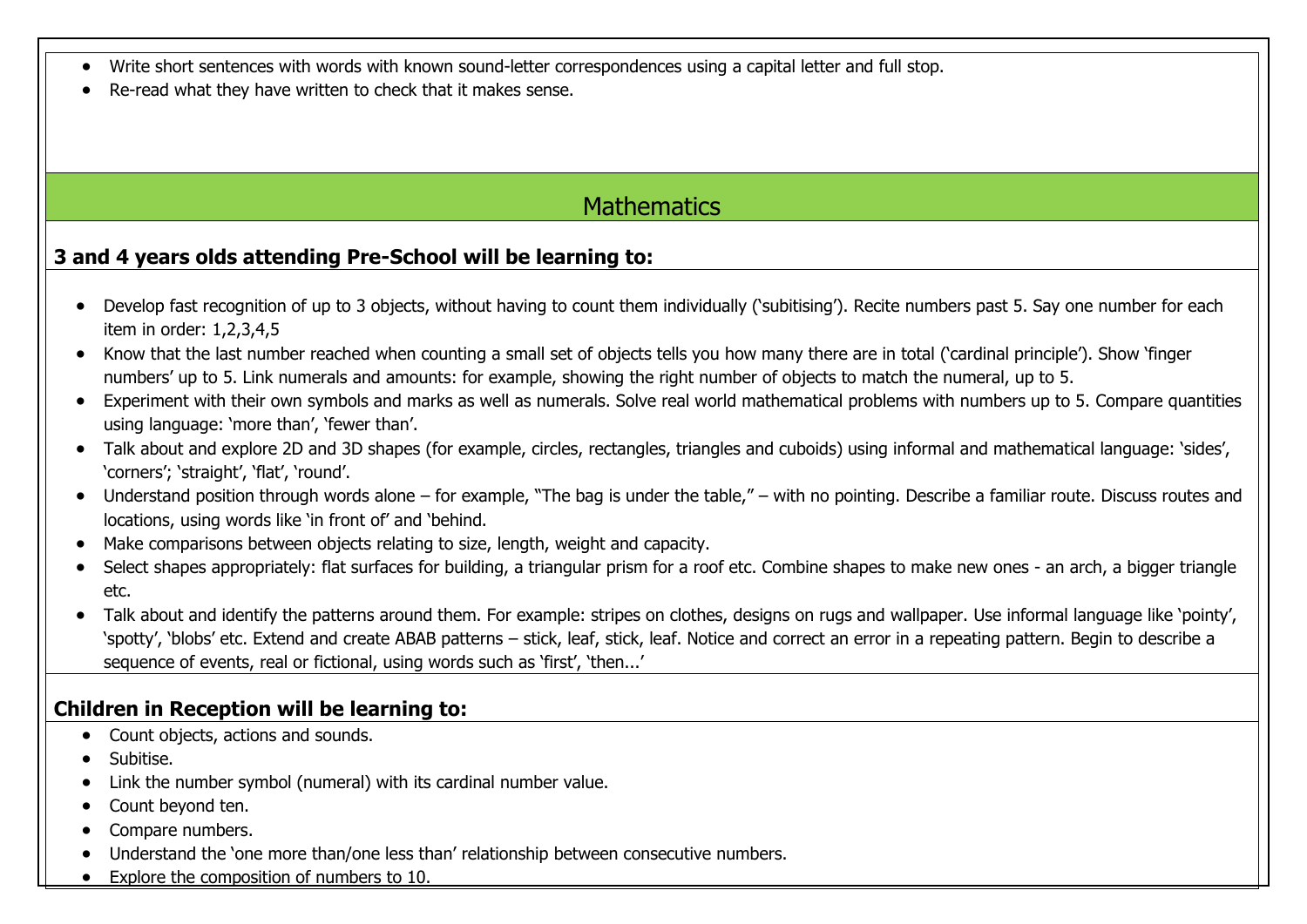- Automatically recall number bonds for numbers 0–10.
- Select, rotate and manipulate shapes in order to develop spatial reasoning skills.
- Compose and decompose shapes so that children recognise a shape can have other shapes within it, just as numbers can.
- Continue, copy and create repeating patterns.
- Compare length, weight and capacity.

#### Understanding the World

#### **3 and 4 years olds attending Pre-School will be learning to:**

- Use all their senses in hands on exploration of natural materials. Explore collections of materials with similar and/or different properties. Talk about what they see, using a wide vocabulary.
- Begin to make sense of their own life-story and family's history.
- Show interest in different occupations.
- Explore how things work.
- Plant seeds and care for growing plants. Understand the key features of the life cycle of a plant and an animal. Begin to understand the need to respect and care for the natural environment and all living things.
- Explore and talk about different forces they can feel.
- Talk about the differences between materials and changes they notice.
- Continue developing positive attitudes about the differences between people.
- Know that there are different countries in the world and talk about the differences they have experienced or seen in photos.

- Talk about members of their immediate family and community.
- Name and describe people who are familiar to them.
- Comment on images of familiar situations in the past.
- Compare and contrast characters from stories, including figures from the past.
- Draw information from a simple map.
- Understand that some places are special to members of their community.
- Recognise that people have different beliefs and celebrate special times in different ways.
- Recognise some similarities and differences between life in this country and life in other countries.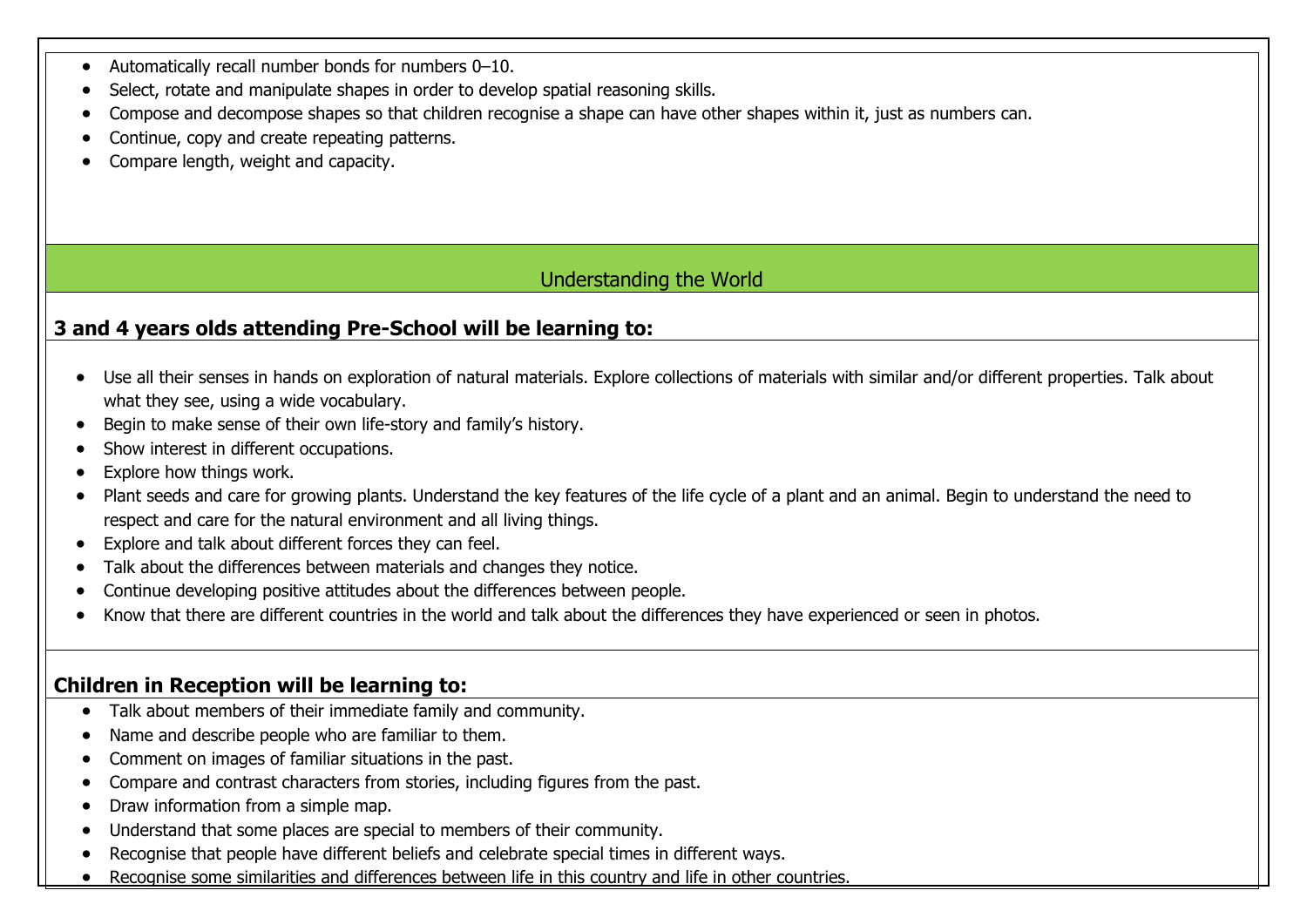- Explore the natural world around them.
- Describe what they see, hear and feel whilst outside
- Recognise some environments that are different to the one in which they live.
- Understand the effect of changing seasons on the natural world around them.

### Expressive Arts and Design

#### **3 and 4 years olds attending Pre-School will be learning to:**

- Take part in simple pretend play, using an object to represent something else even though they are not similar. Begin to develop complex stories using small world equipment like animal sets, dolls and dolls houses etc. Make imaginative and complex 'small worlds' with blocks and construction kits, such as a city with different buildings and a park.
- Explore different materials freely, in order to develop their ideas about how to use them and what to make. Develop their own ideas and then decide which materials to use to express them. Join different materials and explore different textures.
- Create closed shapes with continuous lines, and begin to use these shapes to represent objects.
- Draw with increasing complexity and detail, such as representing a face with a circle and including details. Use drawing to represent ideas like movement or loud noises. Show different emotions in their drawings and paintings, like happiness, sadness, fear etc. Explore colour and colour mixing. Show different emotions in their drawings – happiness, sadness, fear etc.
- Listen with increased attention to sounds. Respond to what they have heard, expressing their thoughts and feelings.
- Remember and sing entire songs. Sing the pitch of a tone sung by another person ('pitch match'). Sing the melodic shape (moving melody, such as up and down, down and up) of familiar songs. Create their own songs, or improvise a song around one they know.
- Play instruments with increasing control to express their feelings and ideas.

- Explore, use and refine a variety of artistic effects to express their ideas and feelings. Return to and build on their previous learning, refining ideas and developing their ability to represent them. Create collaboratively, sharing ideas, resources and skills
- Listen attentively, move to and talk about music, expressing their feelings and responses
- Watch and talk about dance and performance art, expressing their feelings and responses.
- Sing in a group or on their own, increasingly matching the pitch and following the melody.
- Develop storylines in their pretend play
- Explore and engage in music making and dance, performing solo or in groups.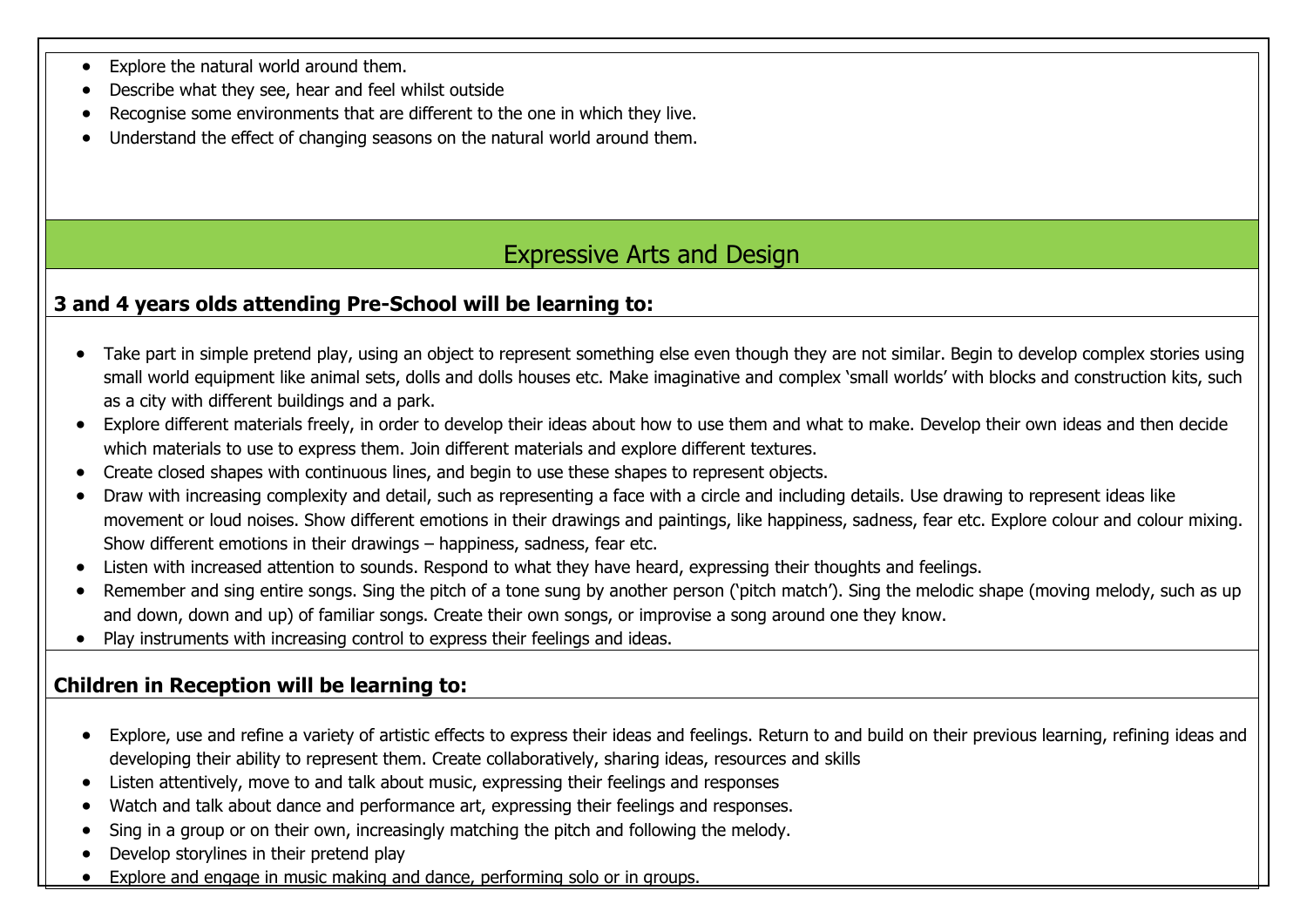#### **At the end of the Reception Year, your child will be assessed against 17 Early Learning Goals. These are outlined below.**

**Communication and Language Listening, Attention and Understanding ELG** Children at the expected level of development will: - Listen attentively and respond to what they hear with relevant questions, comments and actions when being read to and during whole class discussions and small group interactions; - Make comments about what they have heard and ask questions to clarify their understanding; - Hold conversation when engaged in back-and-forth exchanges with their teacher and peers.

**Speaking ELG** Children at the expected level of development will: - Participate in small group, class and one-to-one discussions, offering their own ideas, using recently introduced vocabulary; - Offer explanations for why things might happen, making use of recently introduced vocabulary from stories, non-fiction, rhymes and poems when appropriate; - Express their ideas and feelings about their experiences using full sentences, including use of past, present and future tenses and making use of conjunctions, with modelling and support from their teacher.

**Personal, Social and Emotional Development Self-Regulation ELG** Children at the expected level of development will: - Show an understanding of their own feelings and those of others, and begin to regulate their behaviour accordingly; - Set and work towards simple goals, being able to wait for what they want and control their immediate impulses when appropriate; - Give focused attention to what the teacher says, responding appropriately even when engaged in activity, and show an ability to follow instructions involving several ideas or actions.

**Managing Self ELG** Children at the expected level of development will: - Be confident to try new activities and show independence, resilience and perseverance in the face of challenge; - Explain the reasons for rules, know right from wrong and try to behave accordingly; - Manage their own basic hygiene and personal needs, including dressing, going to the toilet and understanding the importance of healthy food choices.

**Building Relationships ELG** Children at the expected level of development will: Work and play cooperatively and take turns with others; - Form positive attachments to adults and friendships with peers; - Show sensitivity to their own and to others' needs.

**Physical Development Gross Motor Skills ELG** Children at the expected level of development will: - Negotiate space and obstacles safely, with consideration for themselves and others; - Demonstrate strength, balance and coordination when playing; - Move energetically, such as running, jumping, dancing, hopping, skipping and climbing.

**Fine Motor Skills ELG** Children at the expected level of development will: - Hold a pencil effectively in preparation for fluent writing – using the tripod grip in almost all cases; - Use a range of small tools, including scissors, paint brushes and cutlery; - Begin to show accuracy and care when drawing.

**Literacy Comprehension ELG** Children at the expected level of development will: - Demonstrate understanding of what has been read to them by retelling stories and narratives using their own words and recently introduced vocabulary; - Anticipate – where appropriate – key events in stories; - Use and understand recently introduced vocabulary during discussions about stories, non-fiction, rhymes and poems and during role-play.

**Word Reading ELG** Children at the expected level of development will: - Say a sound for each letter in the alphabet and at least 10 digraphs; - Read words consistent with their phonic knowledge by sound-blending; - Read aloud simple sentences and books that are consistent with their phonic knowledge, including some common exception words.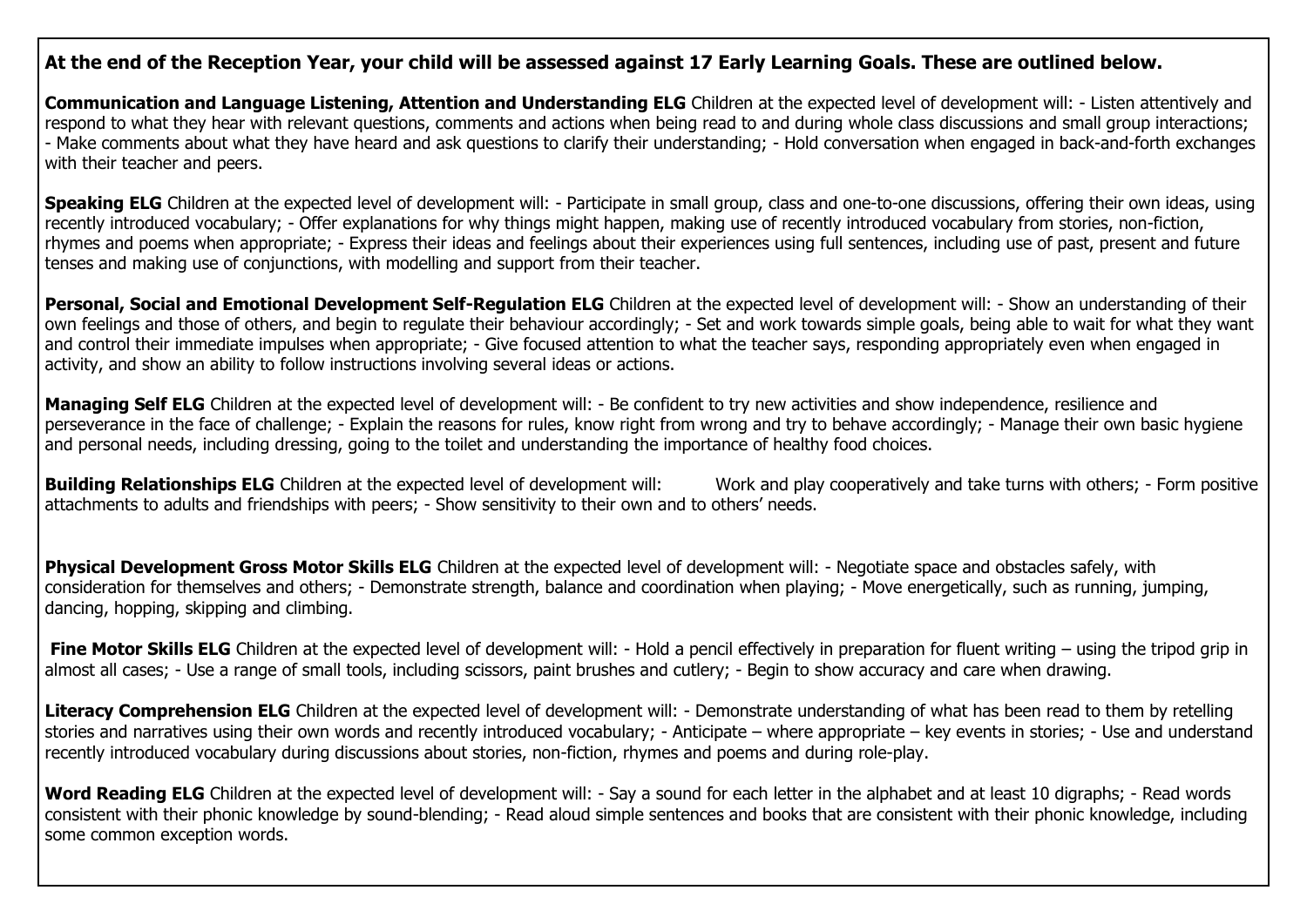Writing ELG Children at the expected level of development will: - Write recognisable letters, most of which are correctly formed; - Spell words by identifying sounds in them and representing the sounds with a letter or letters; - Write simple phrases and sentences that can be read by others.

**Mathematics Number ELG** Children at the expected level of development will: Have a deep understanding of number to 10, including the composition of each number; - Subitise (recognise quantities without counting) up to 5; - Automatically recall (without reference to rhymes, counting or other aids) number bonds up to 5 (including subtraction facts) and some number bonds to 10, including double facts.

**Numerical Patterns ELG** Children at the expected level of development will: - Verbally count beyond 20, recognising the pattern of the counting system; -Compare quantities up to 10 in different contexts, recognising when one quantity is greater than, less than or the same as the other quantity; - Explore and represent patterns within numbers up to 10, including evens and odds, double facts and how quantities can be distributed equally.

**Understanding the World Past and Present ELG** Children at the expected level of development will: - Talk about the lives of the people around them and their roles in society; - Know some similarities and differences between things in the past and now, drawing on their experiences and what has been read in class; - Understand the past through settings, characters and events encountered in books read in class and storytelling;

**People Culture and Communities ELG** Children at the expected level of development will: - Describe their immediate environment using knowledge from observation, discussion, stories, non-fiction texts and maps; - Know some similarities and differences between different religious and cultural communities in this country, drawing on their experiences and what has been read in class; - Explain some similarities and differences between life in this country and life in other countries, drawing on knowledge from stories, non-fiction texts and – when appropriate – maps.

**The Natural World ELG** Children at the expected level of development will: - Explore the natural world around them, making observations and drawing pictures of animals and plants; - Know some similarities and differences between the natural world around them and contrasting environments, drawing on their experiences and what has been read in class; - Understand some important processes and changes in the natural world around them, including the seasons and changing states of matter.

**Expressive Arts and Design Creating with Materials ELG** Children at the expected level of development will: - Safely use and explore a variety of materials, tools and techniques, experimenting with colour, design, texture, form and function; - Share their creations, explaining the process they have used; - Make use of props and materials when role playing characters in narratives and stories.

**Being Imaginative and Expressive ELG** Children at the expected level of development will: - Invent, adapt and recount narratives and stories with peers and their teacher; - Sing a range of well-known nursery rhymes and songs; - Perform songs, rhymes, poems and stories with others, and – when appropriate try to move in time to the music.